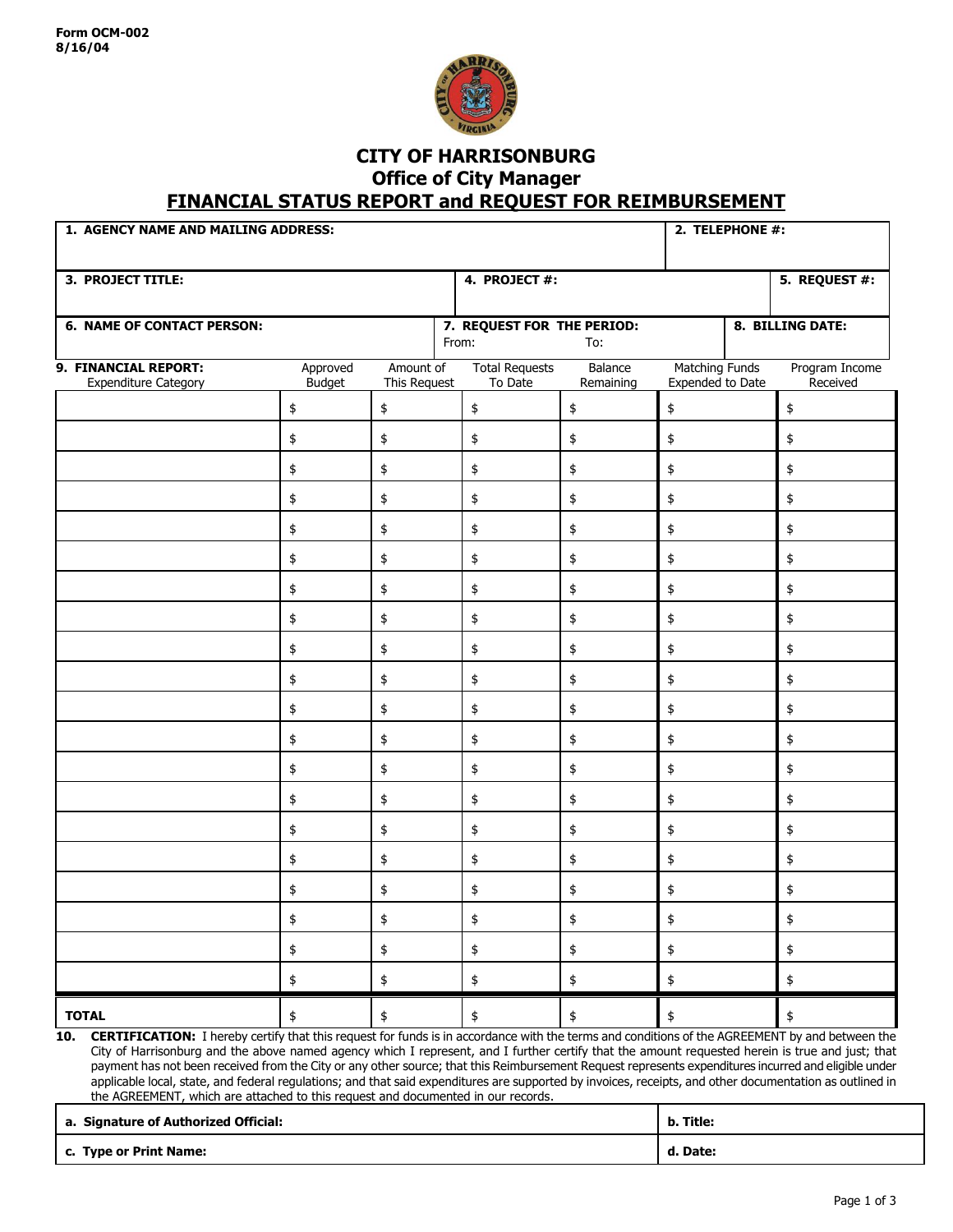## 11. PAYMENT DATA (Not to be Completed by City Agencies)

| <b>OR</b>                           |                                                                                                                                                                                                                                |
|-------------------------------------|--------------------------------------------------------------------------------------------------------------------------------------------------------------------------------------------------------------------------------|
|                                     |                                                                                                                                                                                                                                |
| Mailing Address:_______________     |                                                                                                                                                                                                                                |
|                                     |                                                                                                                                                                                                                                |
|                                     |                                                                                                                                                                                                                                |
|                                     |                                                                                                                                                                                                                                |
|                                     | FOR OFFICIAL CITY USE ONLY                                                                                                                                                                                                     |
| <b>OFFICE OF CITY MANAGER (OCM)</b> |                                                                                                                                                                                                                                |
|                                     |                                                                                                                                                                                                                                |
|                                     |                                                                                                                                                                                                                                |
|                                     |                                                                                                                                                                                                                                |
|                                     |                                                                                                                                                                                                                                |
|                                     |                                                                                                                                                                                                                                |
|                                     | CDBG Coordinator Comments: League and Contract and Contract and Contract and Contract and Contract and Contract and Contract and Contract and Contract and Contract and Contract and Contract and Contract and Contract and Co |
|                                     |                                                                                                                                                                                                                                |
|                                     |                                                                                                                                                                                                                                |
|                                     |                                                                                                                                                                                                                                |
|                                     |                                                                                                                                                                                                                                |
|                                     |                                                                                                                                                                                                                                |
|                                     |                                                                                                                                                                                                                                |

\* PLEASE ATTACH INVOICES, RECEIPTS, AND OTHER DOCUMENTATION TO SUPPORT THIS REQUEST.